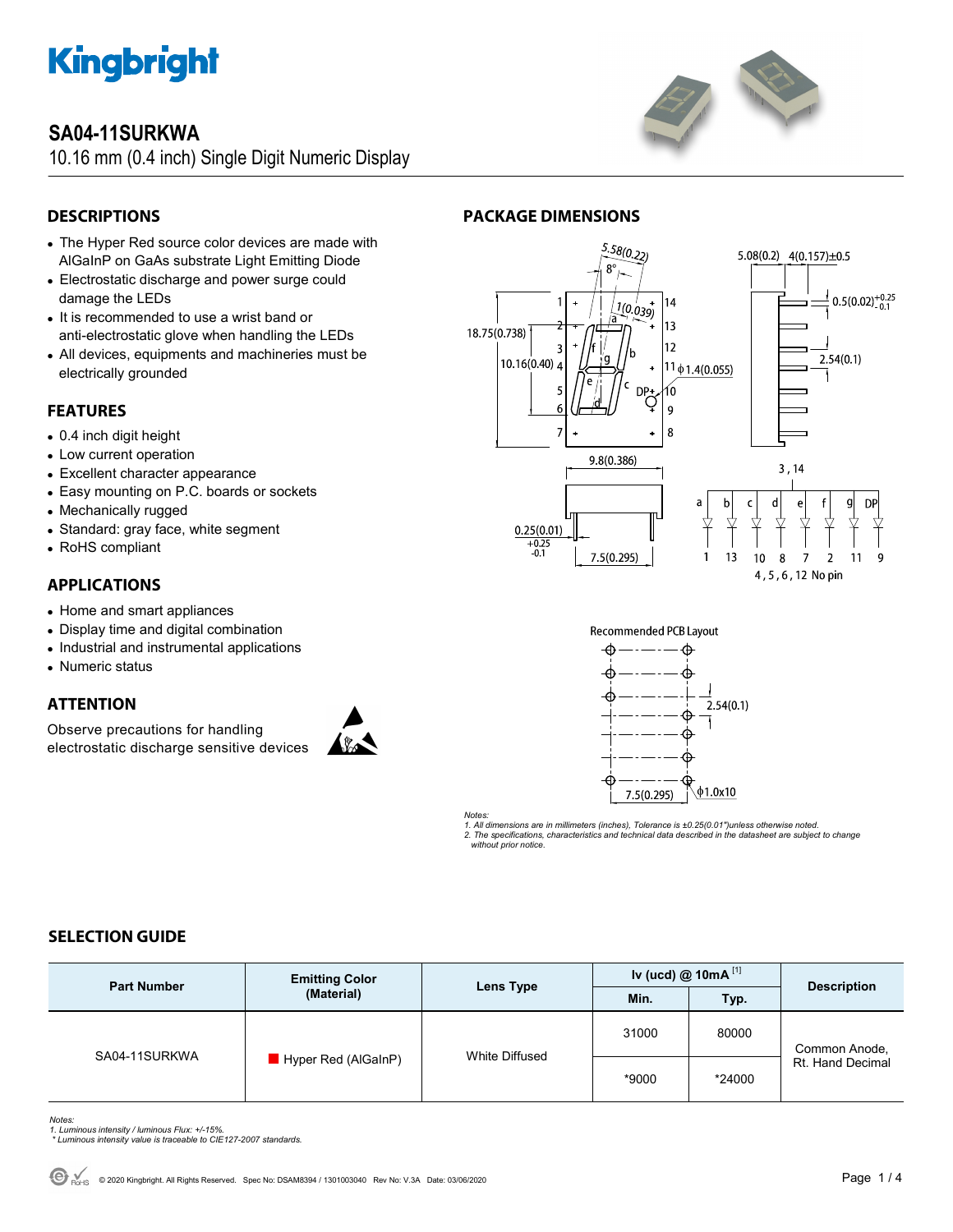# **Kingbright**

#### **ELECTRICAL / OPTICAL CHARACTERISTICS at T<sub>A</sub>=25°C**

| <b>Parameter</b>                                         |                            | <b>Emitting Color</b> | Value                    |                          | <b>Unit</b> |
|----------------------------------------------------------|----------------------------|-----------------------|--------------------------|--------------------------|-------------|
|                                                          | Symbol                     |                       | Typ.                     | Max.                     |             |
| Wavelength at Peak Emission $I_F = 10mA$                 | $\Lambda_{\rm peak}$       | Hyper Red             | 645                      | $\overline{\phantom{a}}$ | nm          |
| Dominant Wavelength $I_F = 10mA$                         | $\lambda_{\text{dom}}$ [1] | Hyper Red             | 630                      | $\overline{\phantom{0}}$ | nm          |
| Spectral Bandwidth at 50% $\Phi$ REL MAX<br>$I_F = 10mA$ | Δλ                         | <b>Hyper Red</b>      | 28                       | $\overline{\phantom{a}}$ | nm          |
| Capacitance                                              | С                          | Hyper Red             | 35                       | $\overline{\phantom{a}}$ | pF          |
| Forward Voltage $I_F$ = 10mA                             | $V_F$ <sup>[2]</sup>       | Hyper Red             | 1.85                     | 2.35                     | v           |
| Reverse Current ( $V_R$ = 5V)                            | $I_R$                      | Hyper Red             | $\overline{\phantom{0}}$ | 10                       | μA          |

*Notes:* 

1. The dominant wavelength (λd) above is the setup value of the sorting machine. (Tolerance λd : ±1nm. )<br>2. Forward voltage: ±0.1V.<br>3. Wavelength value is traceable to CIE127-2007 standards.

*4. Excess driving current and / or operating temperature higher than recommended conditions may result in severe light degradation or premature failure.* 

| Parameter                               | Symbol                  | Value                 | Unit         |  |
|-----------------------------------------|-------------------------|-----------------------|--------------|--|
| Power Dissipation                       | $P_D$                   | 75                    | mW           |  |
| Reverse Voltage                         | $V_{R}$                 | 5                     | V            |  |
| Junction Temperature                    | $T_j$                   | 115                   | $^{\circ}C$  |  |
| <b>Operating Temperature</b>            | $T_{op}$                | $-40$ to $+85$        | $^{\circ}C$  |  |
| Storage Temperature                     | $T_{\text{stg}}$        | $-40$ to $+85$        | $^{\circ}$ C |  |
| DC Forward Current                      | IF.                     | 30                    | mA           |  |
| Peak Forward Current                    | $I_{FM}$ <sup>[1]</sup> | 185                   | mA           |  |
| Electrostatic Discharge Threshold (HBM) |                         | 3000                  | V            |  |
| Lead Solder Temperature <sup>[2]</sup>  |                         | 260°C For 3-5 Seconds |              |  |

# **ABSOLUTE MAXIMUM RATINGS at T<sub>A</sub>=25°C**

*Notes: 1. 1/10 Duty Cycle, 0.1ms Pulse Width.* 

*2. 2mm below package base. 3. Relative humidity levels maintained between 40% and 60% in production area are recommended to avoid the build-up of static electricity – Ref JEDEC/JESD625-A and JEDEC/J-STD-033.*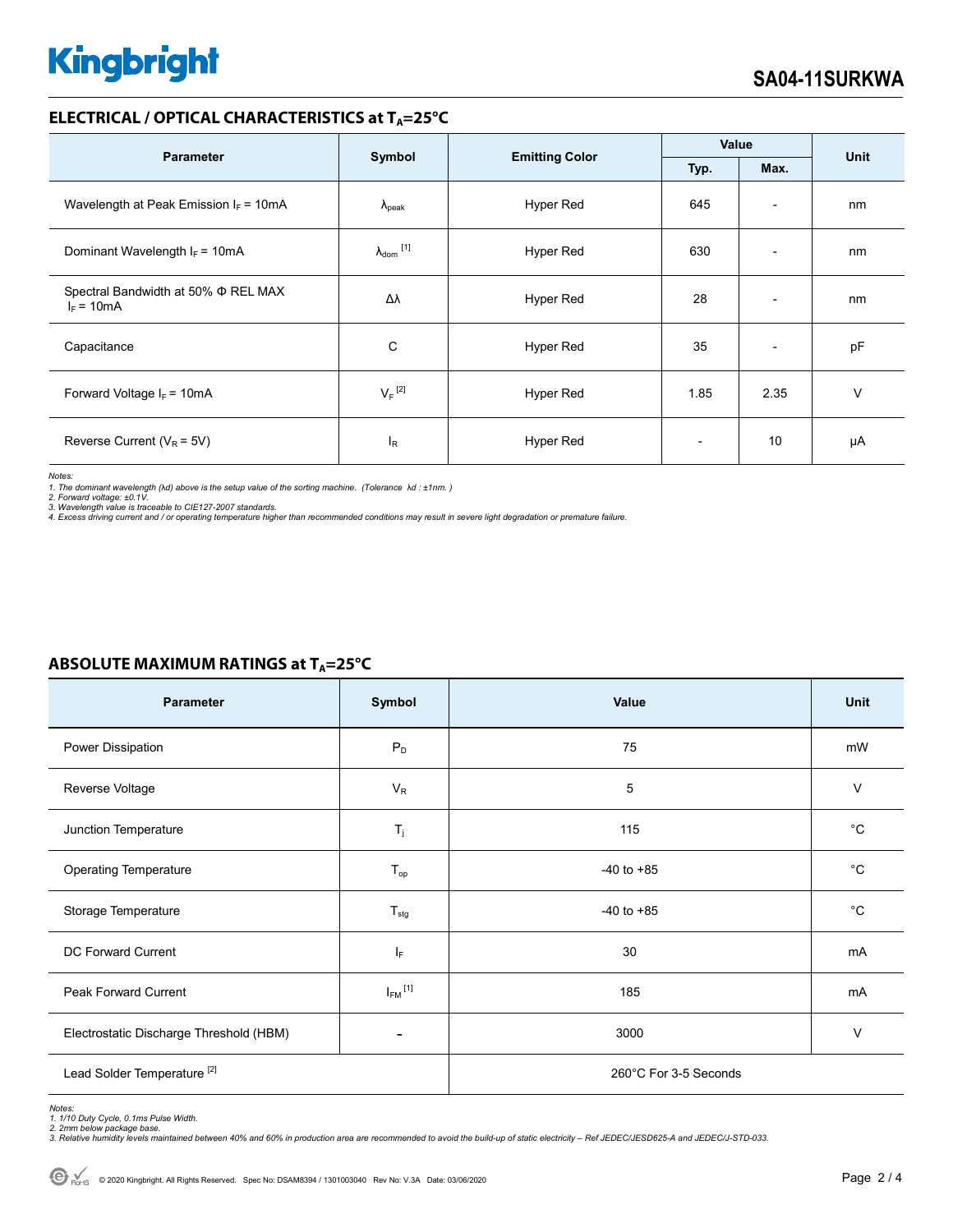# **Kingbright**

#### **TECHNICAL DATA**





#### **HYPER RED**



#### **RECOMMENDED WAVE SOLDERING PROFILE <b>A CONDUCT A CONDUCT SOLDERING PROFILE Soldering General Notes**



*Notes:* 

*1. Recommend pre-heat temperature of 105°C or less (as measured with a thermocouple attached to the LED pins) prior to immersion in the solder wave with a maximum solder bath temperature of 260°C* 

- 1. Through-hole displays are incompatible with reflow soldering.
- 2. If components will undergo multiple soldering processes, or other processes where the components may be subjected to intense heat, please check with Kingbright for compatibility.

#### **CLEANING**

- 1. Mild "no-clean" fluxes are recommended for use in soldering.
- 2. If cleaning is required, Kingbright recommends to wash components with water only. Do not use harsh organic solvents for cleaning because they may damage the plastic parts .
- 3. The cleaning process should take place at room temperature and the devices should not be washed for more than one minute.
- 4. When water is used in the cleaning process, Immediately remove excess moisture from the component with forced-air drying afterwards.

<sup>2.</sup> Peak wave soldering temperature between 245°C ~ 255°Cfor 3 sec (5 sec max).<br>3. Do not apply stress to the epoxy resin while the temperature is above 85°C.<br>4. Fixtures should not incur stress on the component when mounti

*<sup>5.</sup> SAC 305 solder alloy is recommended.* 

*<sup>6.</sup> No more than one wave soldering pass. 7. During wave soldering, the PCB top-surface temperature should be kept below 105°C.*